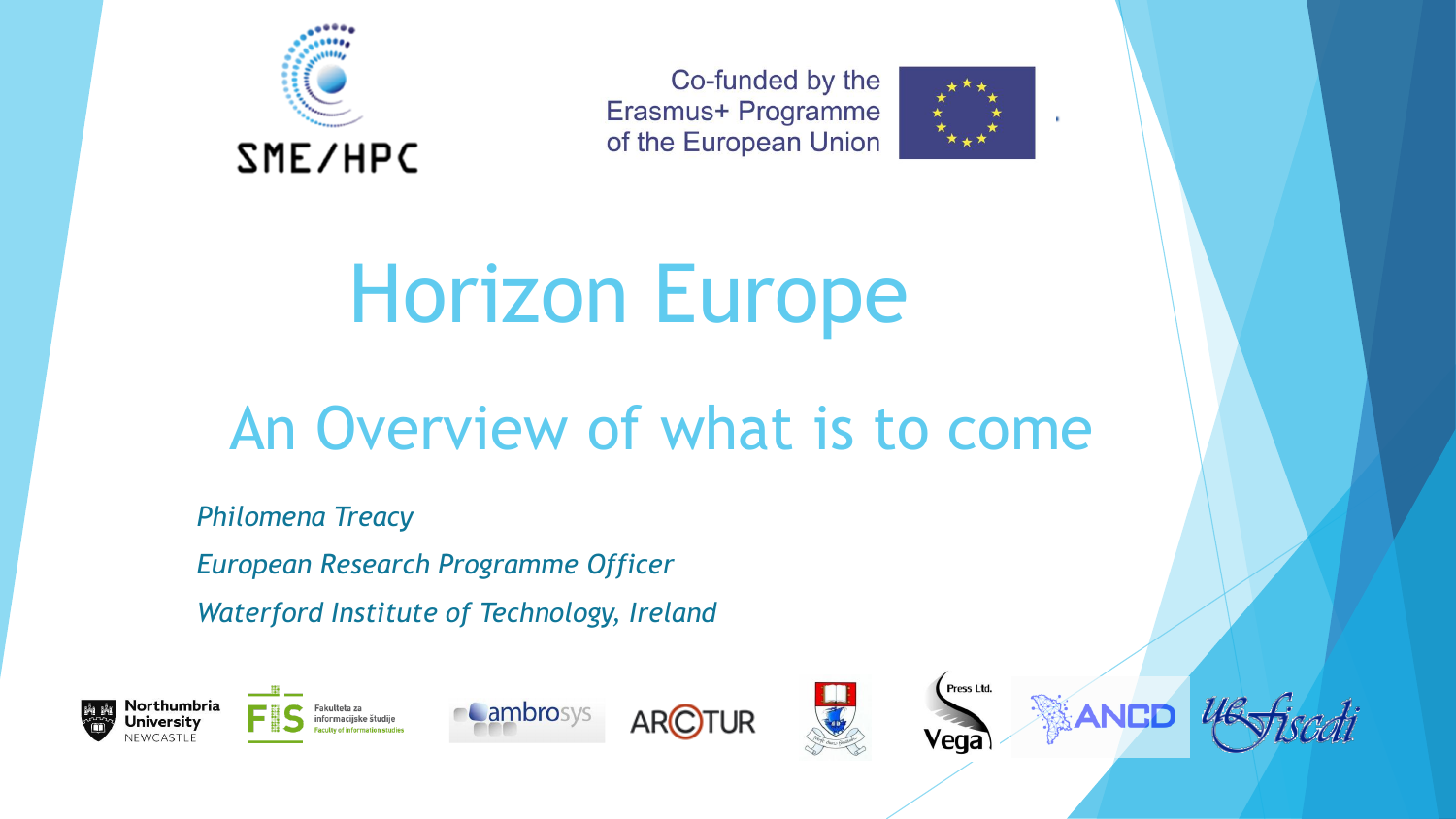### Horizon Europe Timeline

Evaluation of H2020, Commission adopts Horizon Europe Proposal, Negotiations begin

2018

Early involvement and exchanges with Member States, Summer 2019 | Larty involvement and exertanges with member states,

Autumn/wint er 2019/2020

Co-creation at Research & Innovation Days Sep 2019, Extensive exchanges with the new European Parliament. Establishment of new Commission

Apr – Sept 2020

Strategic Plan released for consultation, Feedback req on Work Programme, Missions, etc. at Research & Innovation Days Sep 2020

End 2020

End 2020 - Adoption of the Strategic Plan incl. missions

2021 Horizon Europe to be launched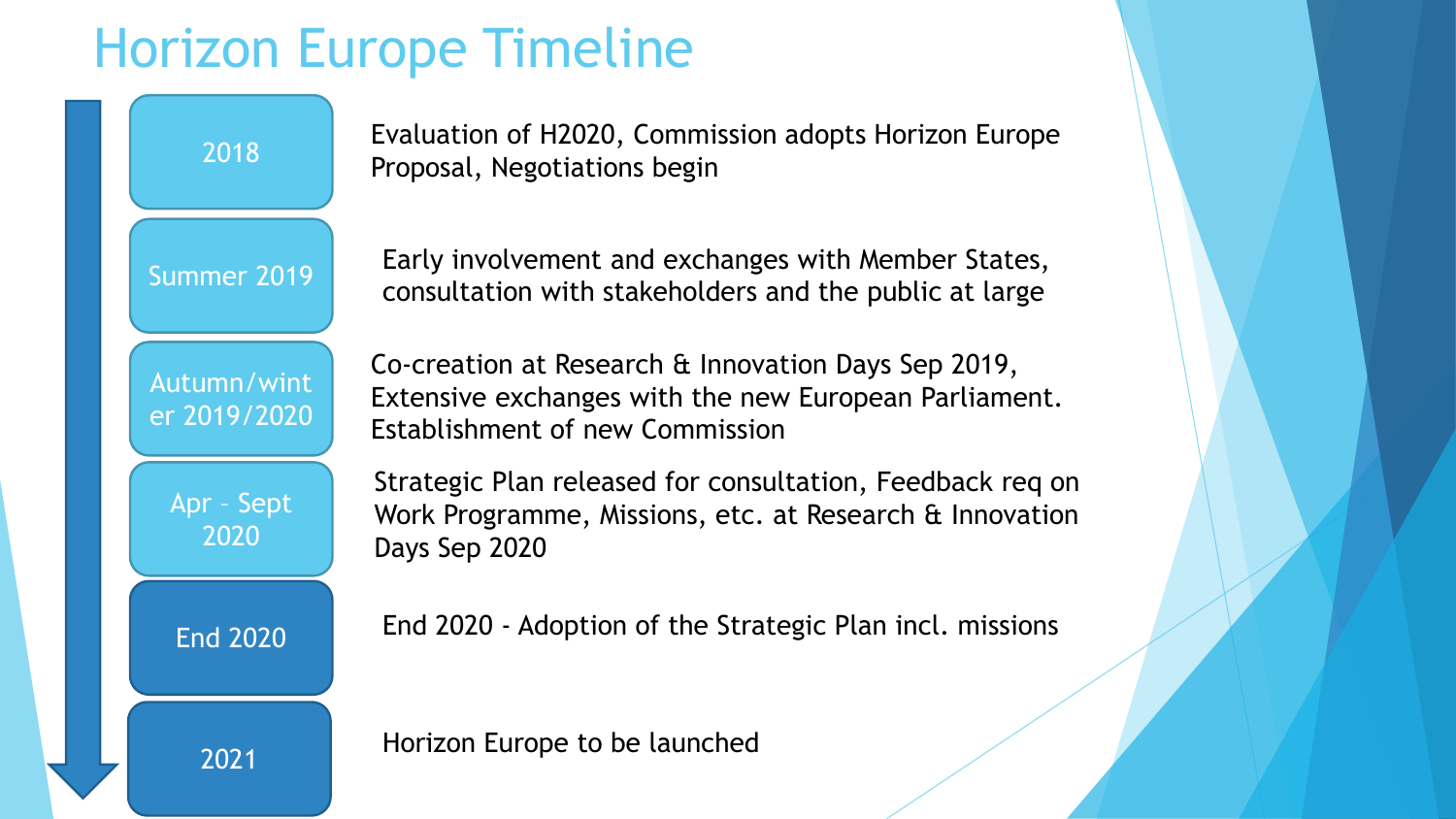### **Overview**



- The new European Union Framework Programme for Research and Innovation, Horizon Europe, will run from 2021 to 2027
- Current agreed Budget  $\epsilon$ 80.9 billion is significantly lower than the  $\epsilon$ 94.4 billion originally requested
- Internal breakdown of Horizon Europe's Budget still to be decided



Waterford Institute of Technology INSTITIÚID TEICNEOLAÍOCHTA PHORT LÁIRGE



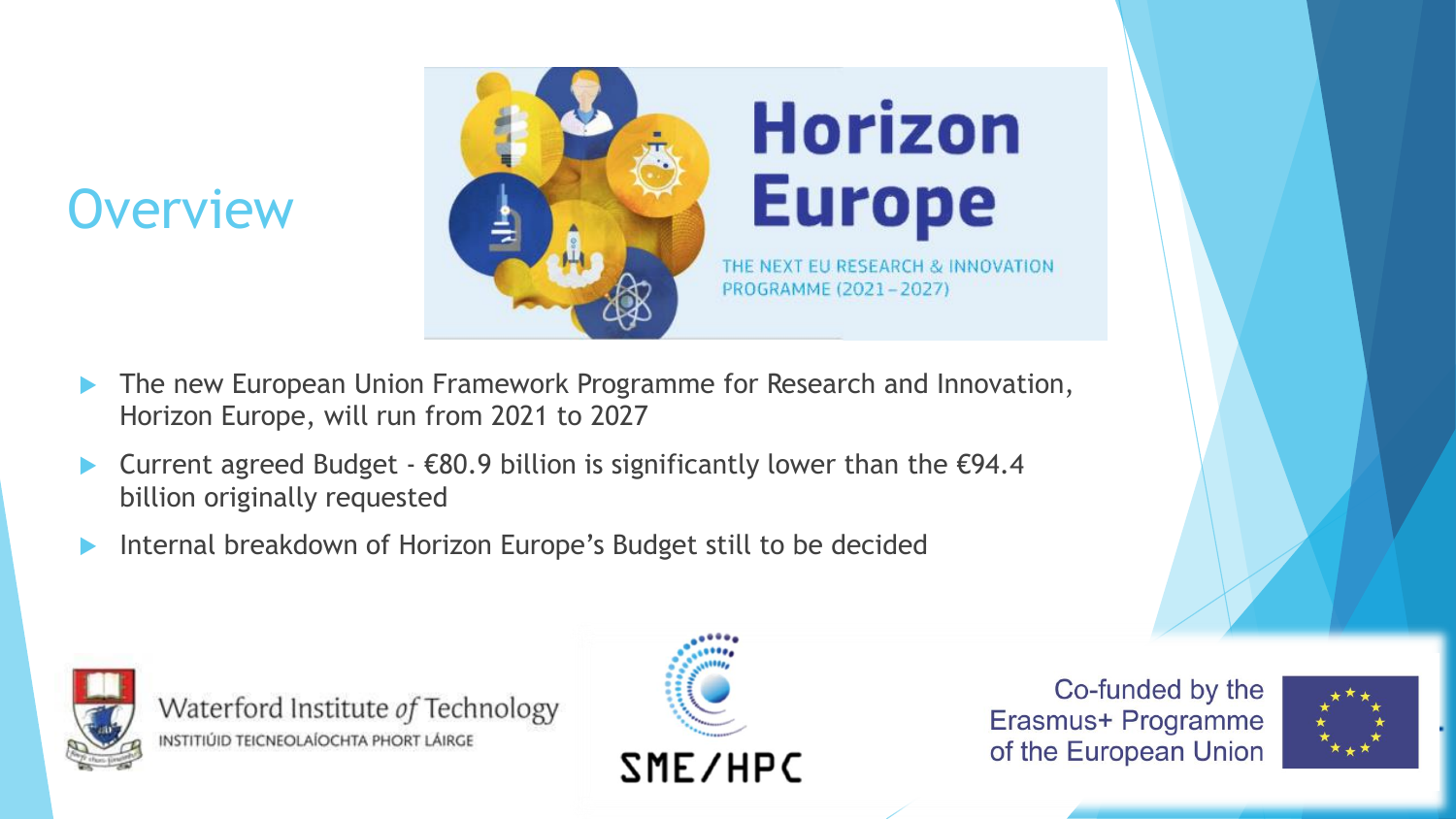### Current Structure



**Widening Participation and Strengthening the European Research Area** 

Widening participation and spreading excellence

**Reforming and Enhancing the European R&I system**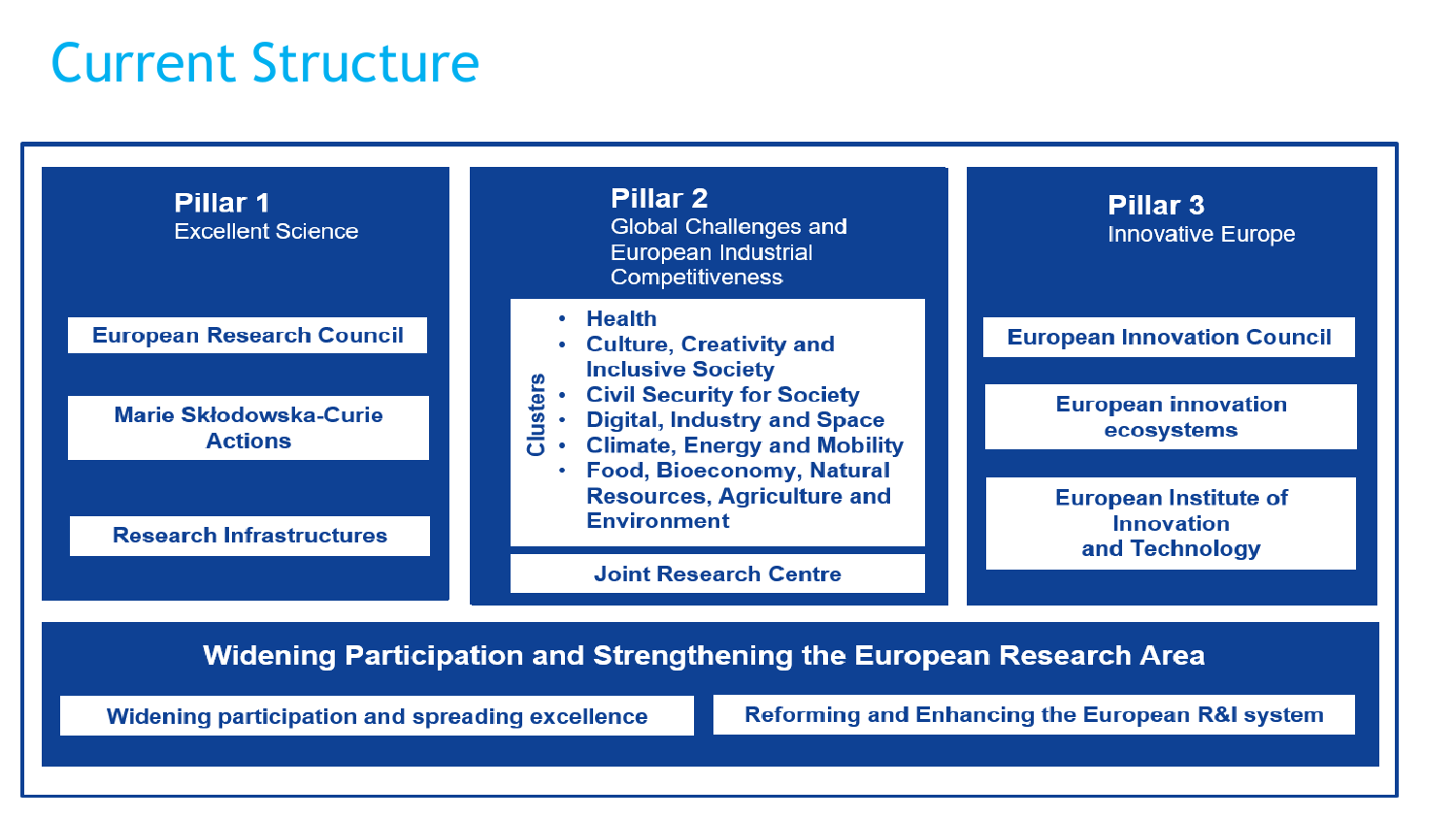

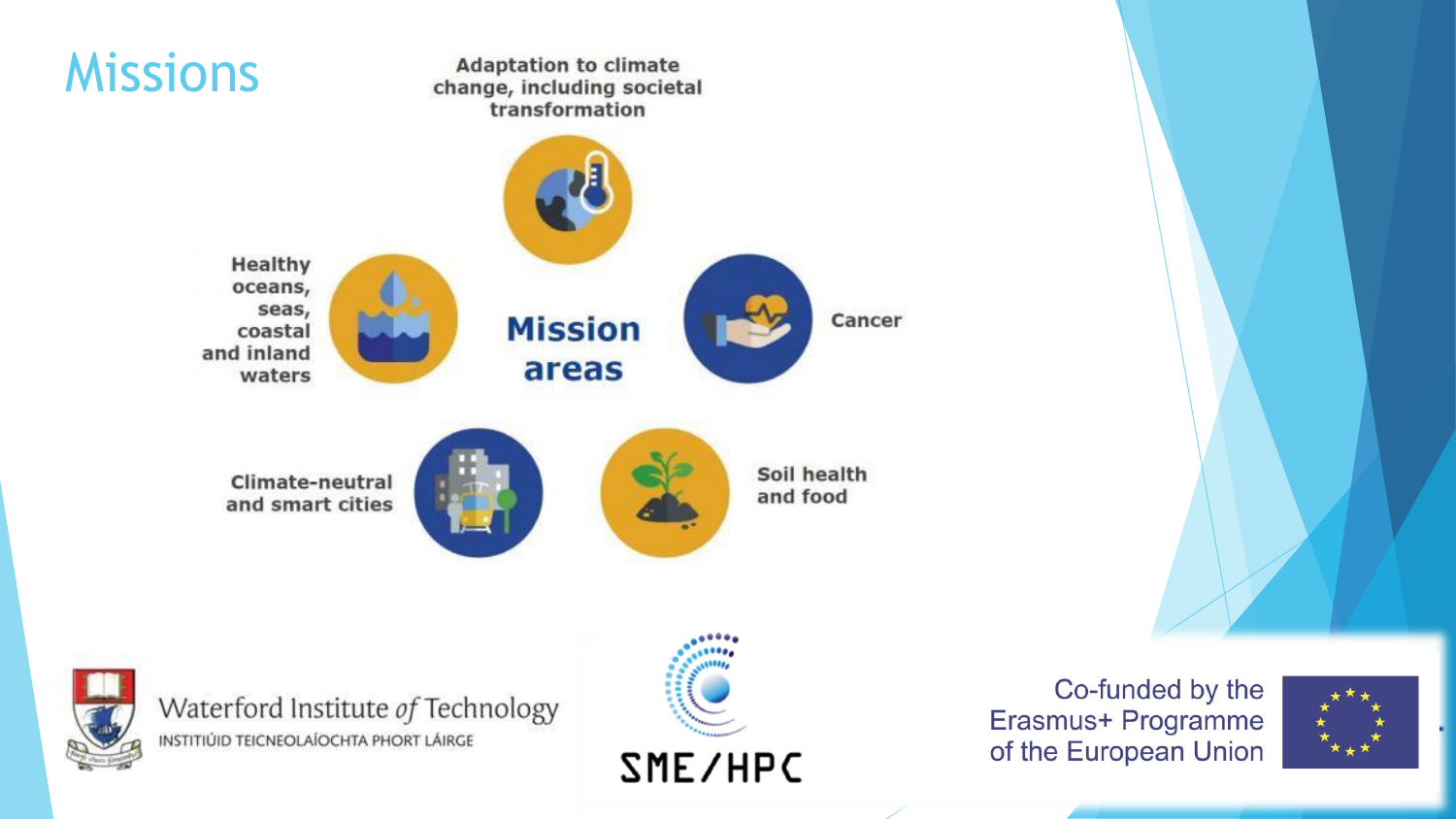### **International Cooperation**

Tackling together global societal challenges; access to the world's best talents, expertise and resources; enhanced supply and demand of innovative solutions

- Extended openness to association
- General opening for international participation
- Intensified targeted actions

### **New Approach to European Partnerships**

 New generation of objective-driven and more ambitious partnerships in support of agreed EU policy objectives



Waterford Institute of Technology INSTITIÚID TEICNEOLAÍOCHTA PHORT LÁIRGE



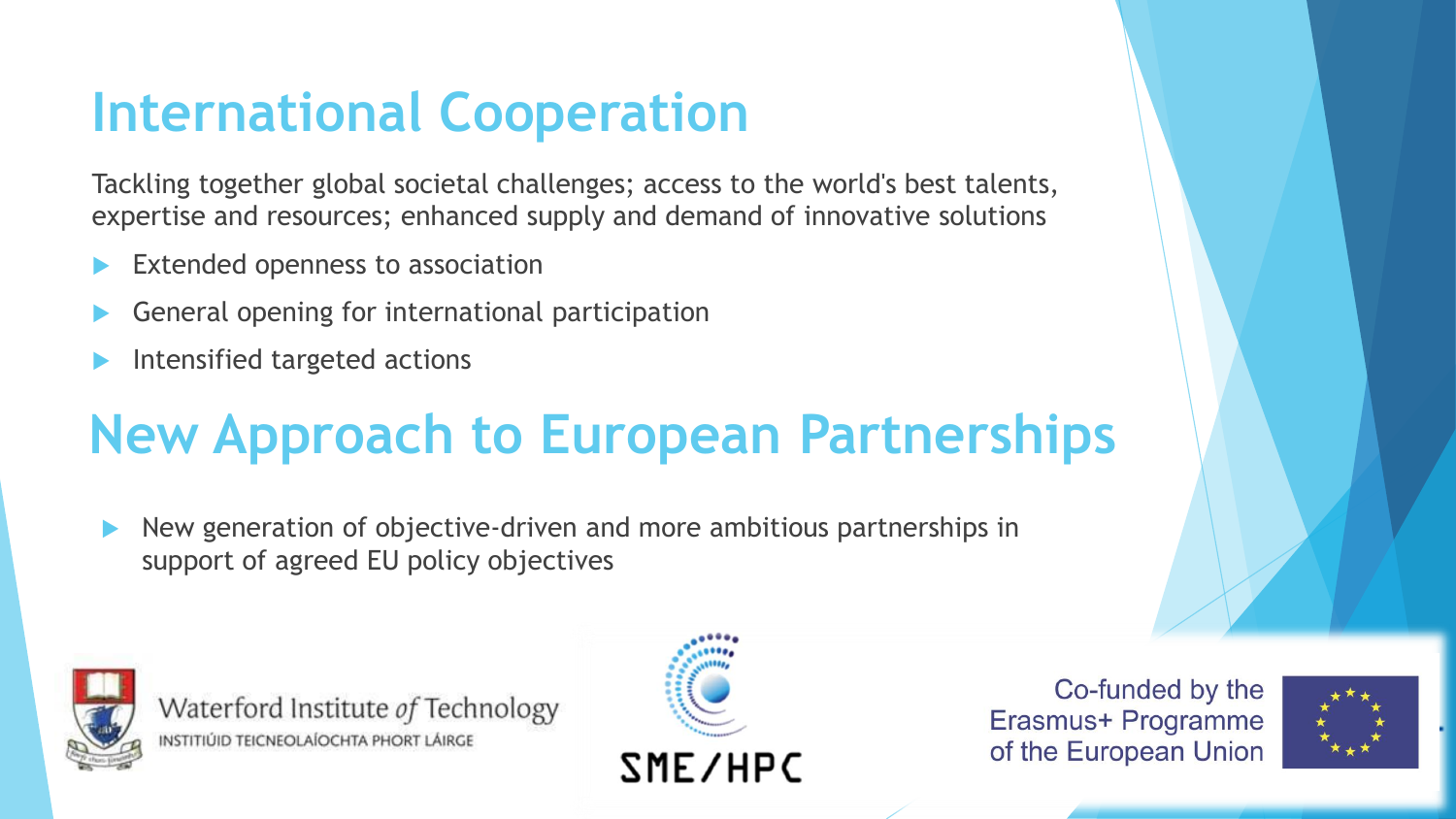### **Lessons Learned**

#### from Horizon 2020 Interim Evaluation

**Support breakthrough innovation** 



**Create more impact through** mission-orientation and citizens' involvement



**Strengthen international** cooperation

**Reinforce openness** 



 $I^{\prime}$ 

**Rationalise the funding** landscape

**Encourage participation** 



Waterford Institute of Technology INSTITIÚID TEICNEOLAÍOCHTA PHORT LÁIRGE

#### **Key Novelties** in Horizon Europe

**European Innovation Council** 

**R&I Missions** 

**Extended association** possibilities

**Open science policy** 

New approach to **Partnerships** 

**Spreading Excellence** 



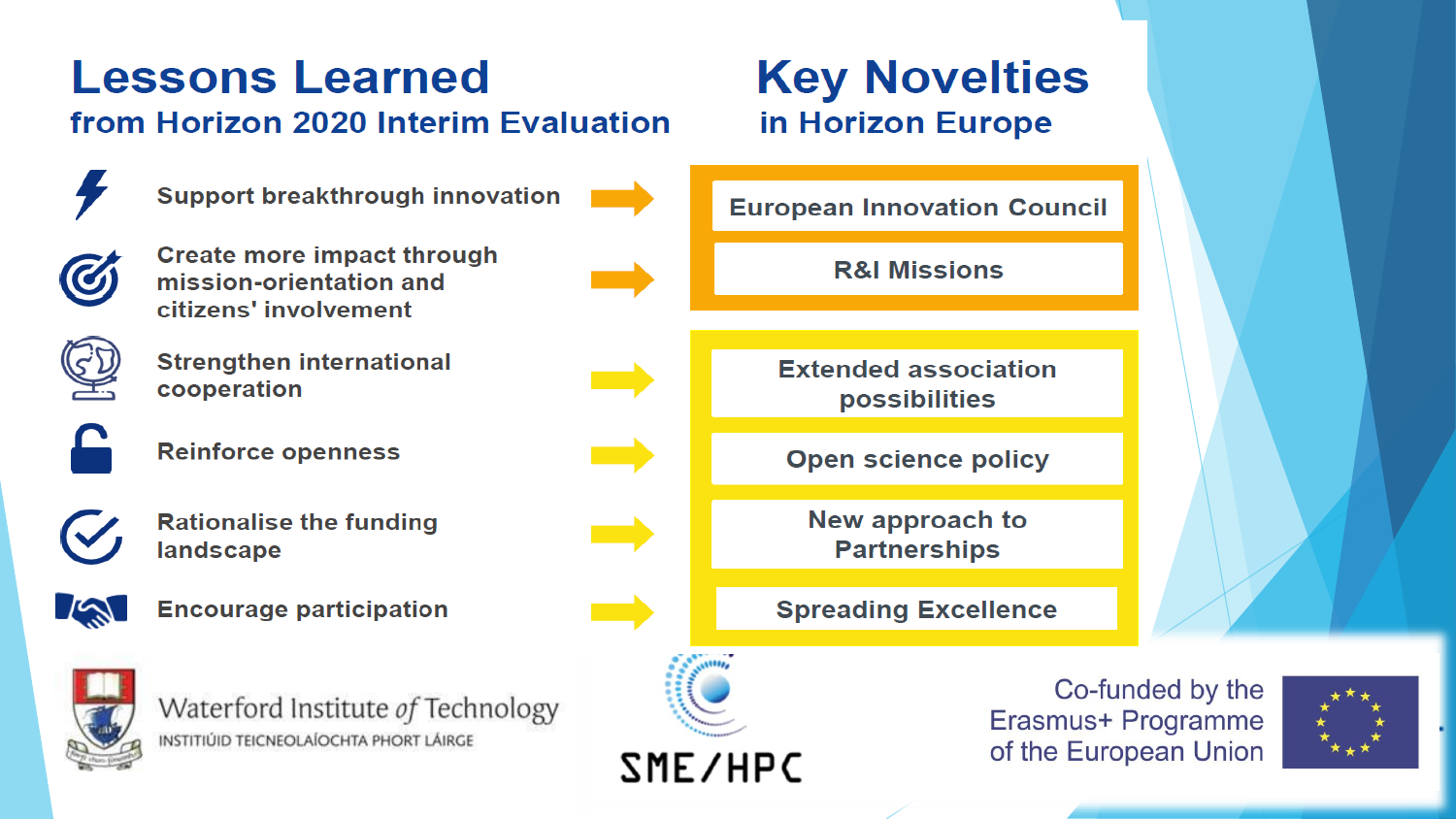### **Specific Cross-cutting factors**

- Inclusive gender equality
- Social Sciences and Humanities
- Ethics and integrity
- Open science practices
- Dissemination and Exploitation (D&E), including links to education and training, market uptake and deployment
- Key Enabling Technologies (KETs)
- Social Innovation



Waterford Institute of Technology INSTITIÚID TEICNEOLAÍOCHTA PHORT LÁIRGE





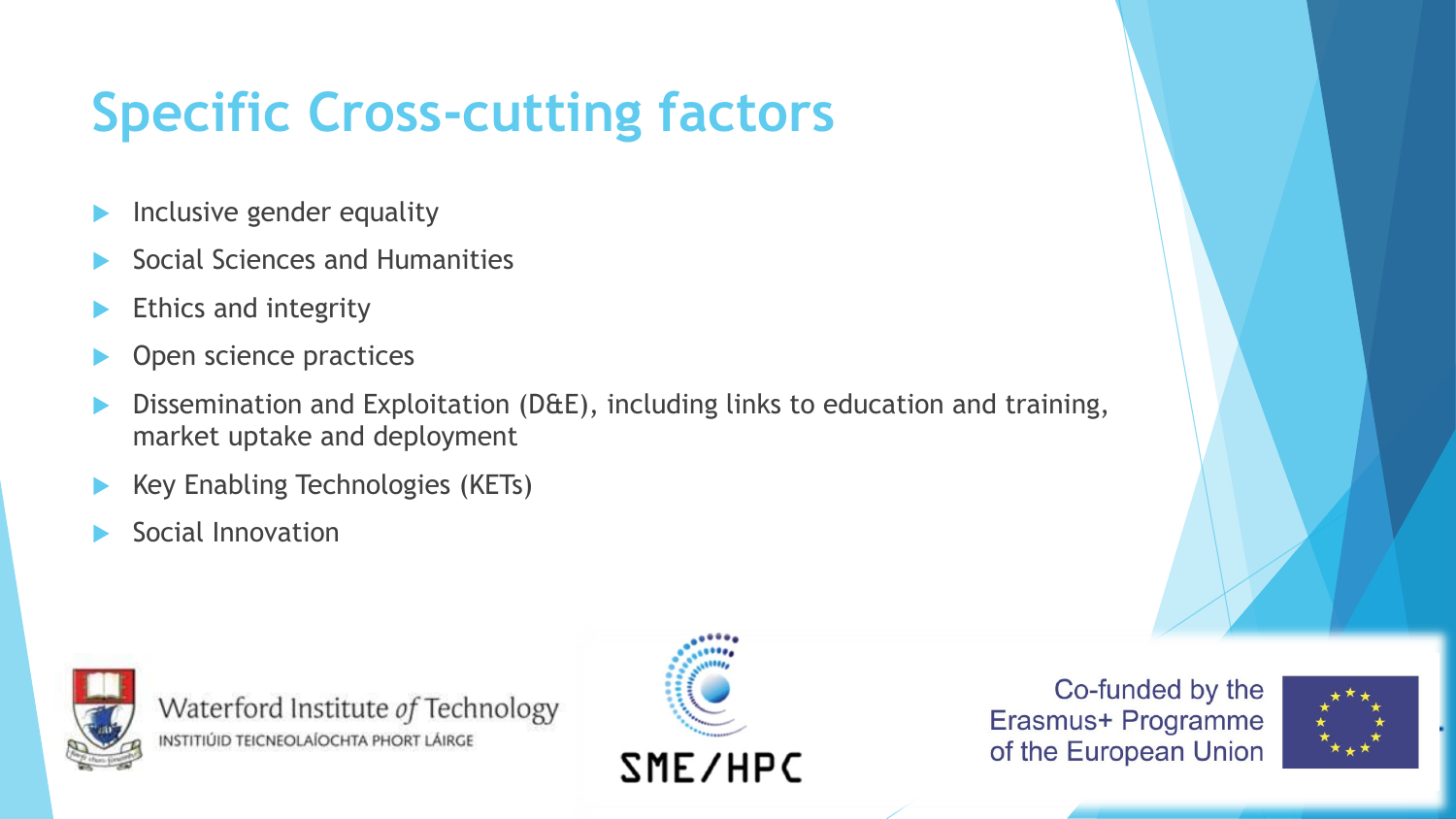### **Key Strategic Orientations for R&I**

- Promoting an open strategic autonomy by leading the development of key digital and enabling technologies, sectors and value chains;
- Restoring Europe's ecosystems and biodiversity, and managing sustainably natural resources;
- Making Europe the first digitally led circular, climate-neutral and sustainable economy;
- Creating a more resilient, inclusive and democratic European society.



Waterford Institute of Technology INSTITIÚID TEICNEOLAÍOCHTA PHORT LÁIRGE



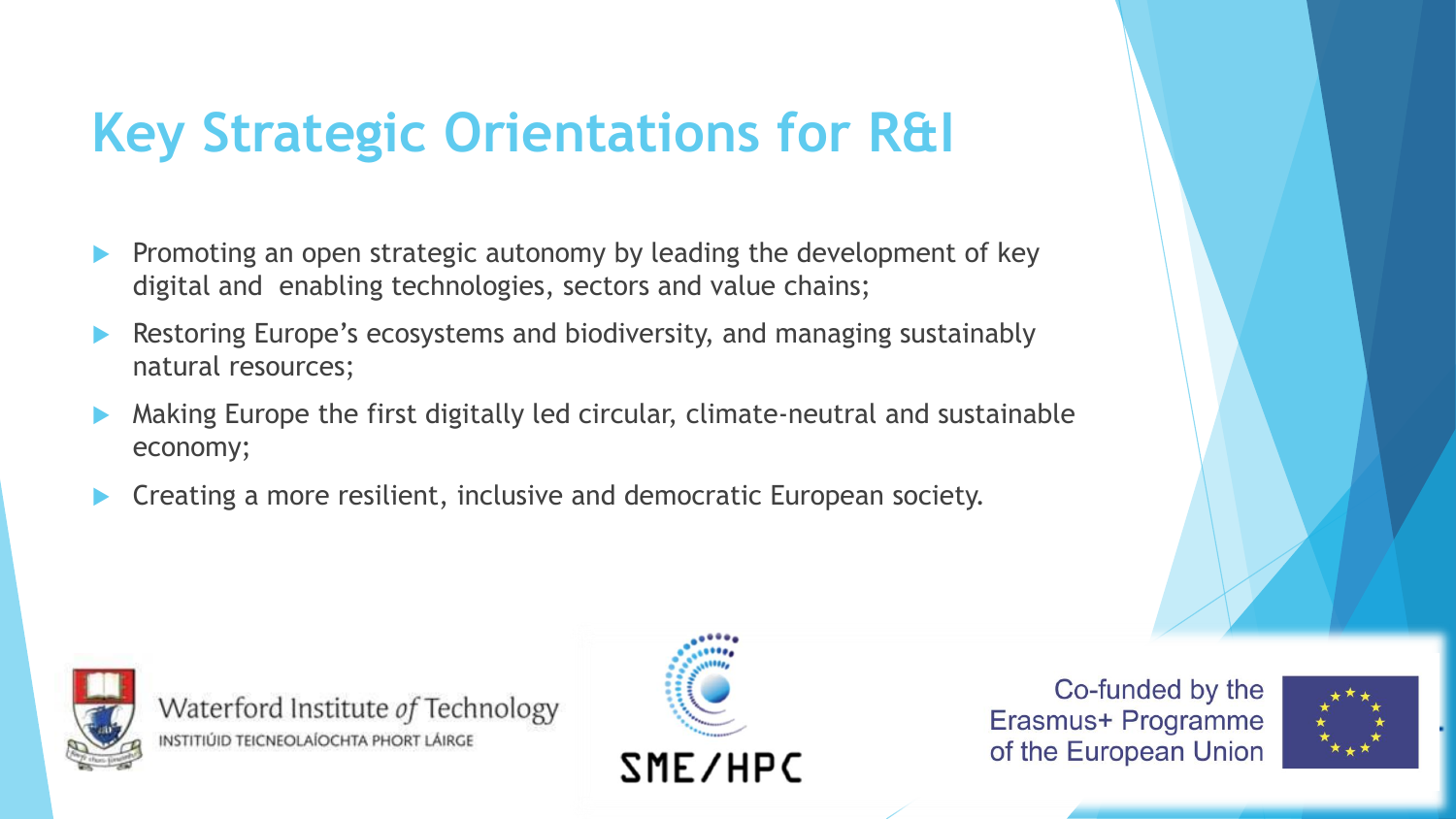### Implementation Strategy

The four objectives of the Horizon Europe framework are**:** 

- Maximising impacts
	- clearer specification of the expected impacts
	- how proposal could contribute to these targeted impacts.
	- dissemination and exploitation plan
- Ensuring greater transparency and further simplification
	- Work programme text will be concise and clear
	- Streamlined proposal template
	- Innovative evaluation modalities 'Right to react'
	- Simplifying the model grant agreements and guidance to beneficiaries
	- Streamline financial and technical reporting templates
	- Better Controls
	- simplified forms of grants



Waterford Institute of Technology INSTITIÚID TEICNEOLAÍOCHTA PHORT LÁIRGE



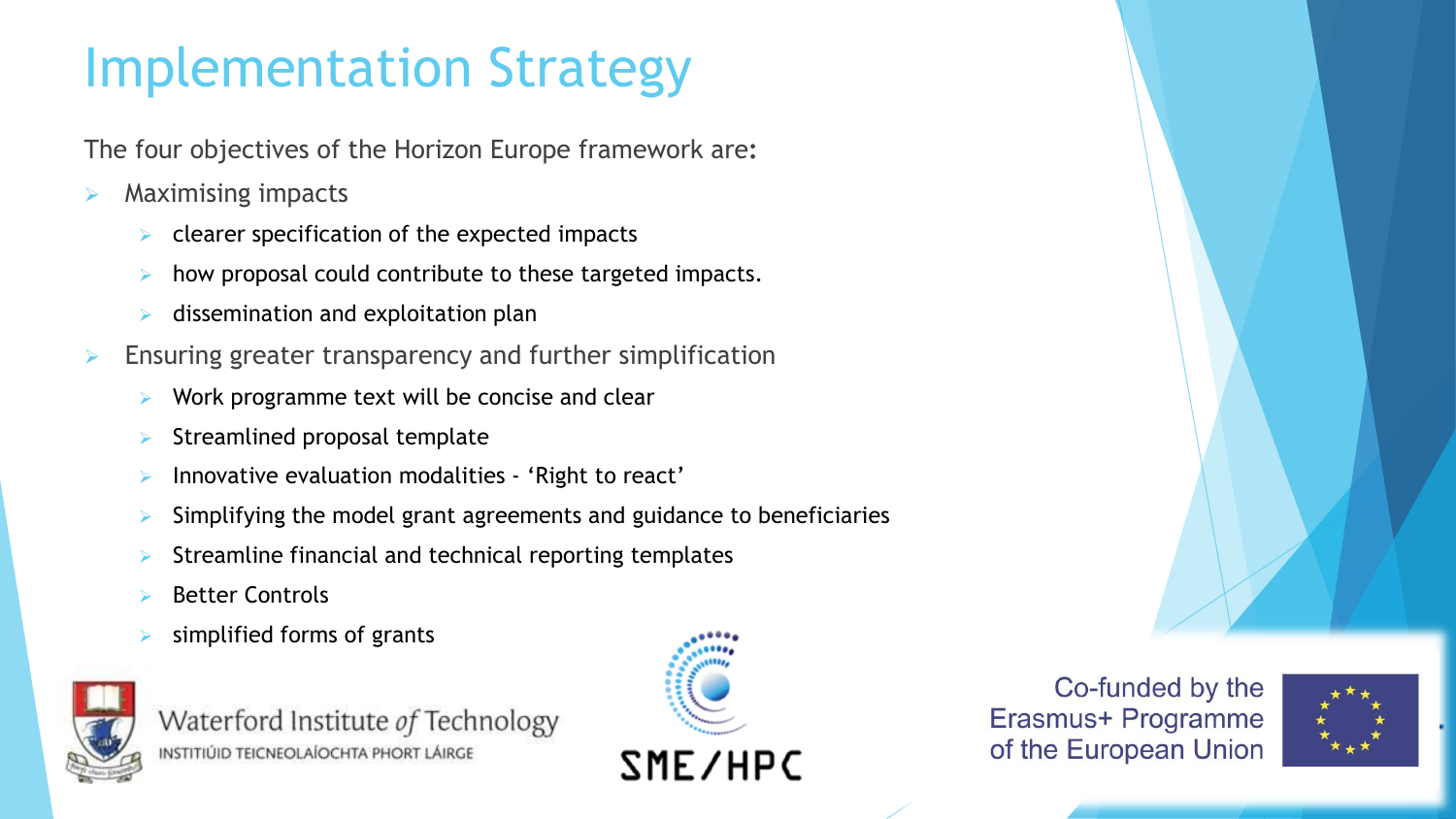### Implementation Strategy contd

- Fostering synergies with other EU spending programmes
	- $\triangleright$  Further alignment to the Financial Regulation
- Easing access through digital transformation and outreach
	- $\triangleright$  'one stop shop' Funding and Tenders Portal
	- Horizon Europe NCP network
	- Outreach events & stakeholder engagement
	- Tailored events and info-days



Waterford Institute of Technology INSTITIÚID TEICNEOLAÍOCHTA PHORT LÁIRGE





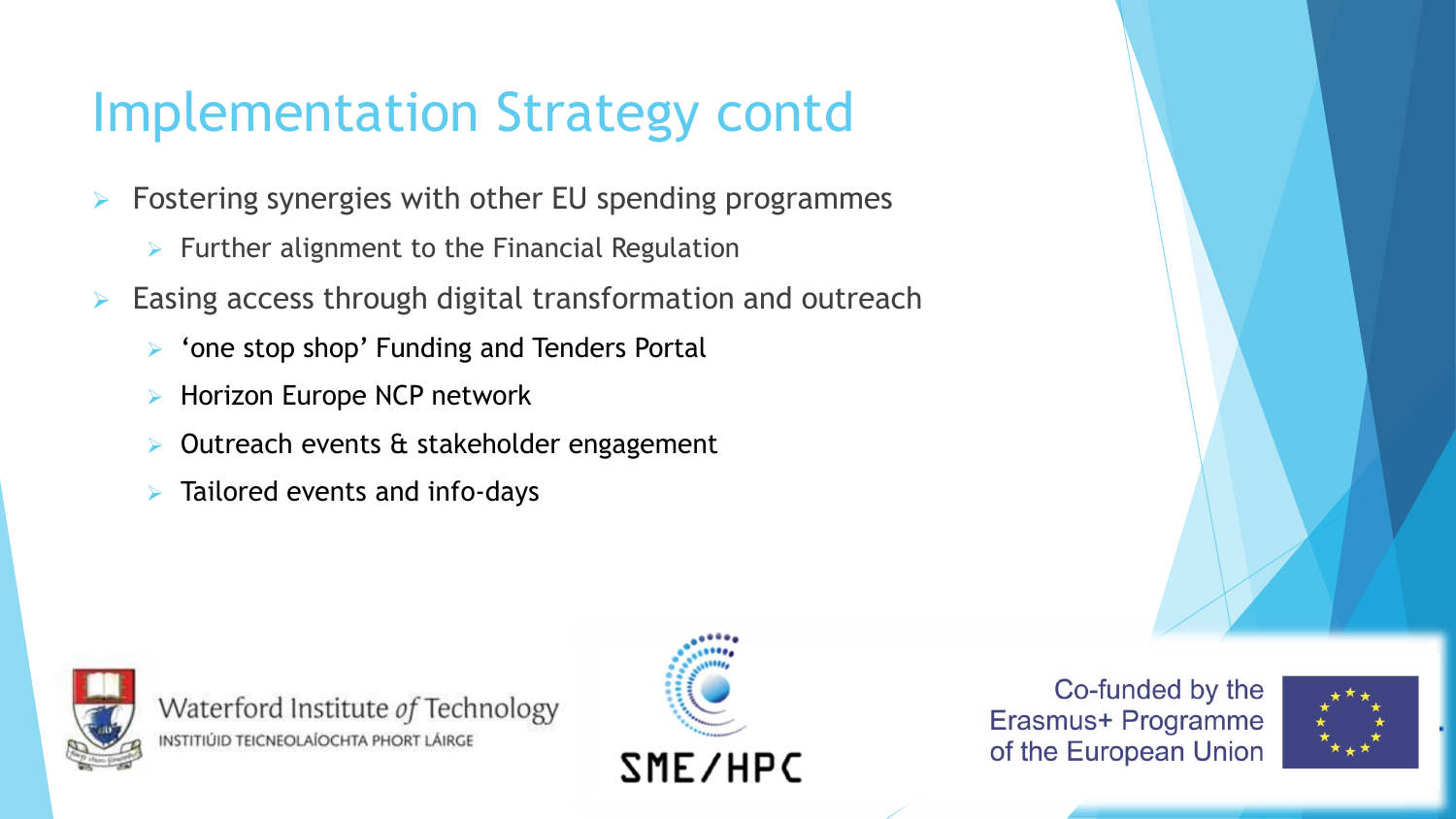### What Comes Next?

- The European Union will begin work to implement and operationalise the programme.
- Likely that many parts of the programme on launch will simply be carried forward from the existing Horizon 2020 scientific funding initiative.
- Likely to be changes to the application process and funding model within the lifetime of the current Multi-Annual Financial Framework (MFF) agreed by the member states.



Waterford Institute of Technology INSTITIÚID TEICNEOLAÍOCHTA PHORT LÁIRGE